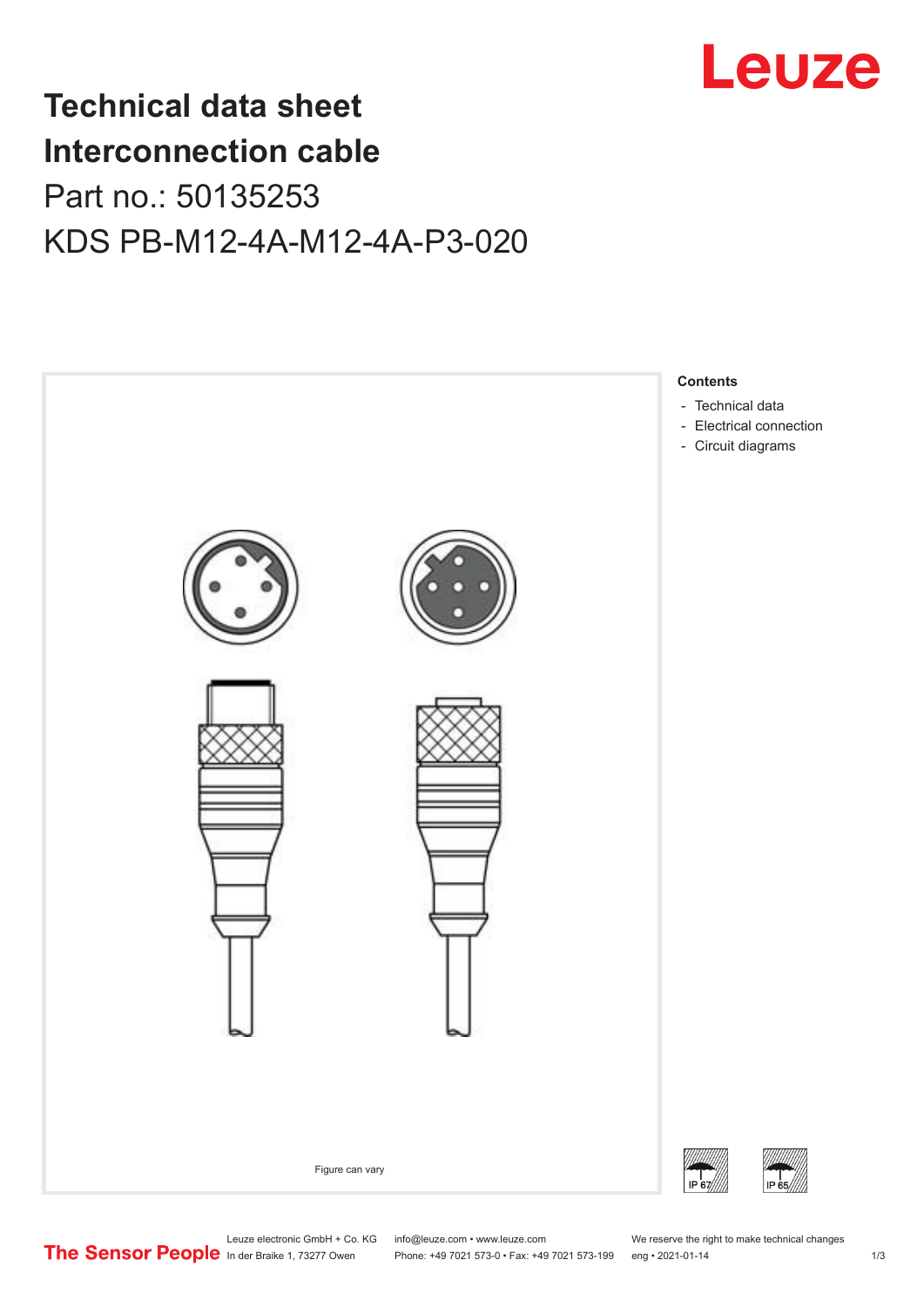## <span id="page-1-0"></span>**Technical data**

# Leuze

#### **Basic data**

**Suitable for interface PROFIBUS DP** 

#### **Electrical data**

**Performance data Operating voltage** 60 V DC

#### **Connection**

| <b>Connection 1</b>         |                                                                                           |
|-----------------------------|-------------------------------------------------------------------------------------------|
| <b>Type of connection</b>   | Connector                                                                                 |
| Thread size                 | M <sub>12</sub>                                                                           |
| <b>Type</b>                 | Female                                                                                    |
| Handle body material        | <b>PUR</b>                                                                                |
| No. of pins                 | $5 - pin$                                                                                 |
| Encoding                    | B-coded                                                                                   |
| Version                     | Axial                                                                                     |
| Lock                        | Screw fitting, nickel-plated diecast zinc,<br>recommended torque 0.6 Nm, self-<br>locking |
| <b>Connection 2</b>         |                                                                                           |
| <b>Type of connection</b>   | Connector                                                                                 |
| <b>Thread size</b>          | M <sub>12</sub>                                                                           |
| <b>Type</b>                 | Male                                                                                      |
| Handle body material        | <b>PUR</b>                                                                                |
| No. of pins                 | $5 - pin$                                                                                 |
| Encoding                    | B-coded                                                                                   |
| Version                     | Axial                                                                                     |
| Lock                        | Screw fitting, nickel-plated diecast zinc,<br>recommended torque 0.6 Nm, self-<br>locking |
| <b>Cable properties</b>     |                                                                                           |
| <b>Number of conductors</b> | 2 Piece(s)                                                                                |
| Wire cross section          | $0.64 \, \text{mm}^2$                                                                     |
| <b>AWG</b>                  | 19                                                                                        |
| Sheathing color             | Violet                                                                                    |
| <b>Shielded</b>             | Yes                                                                                       |

#### **Silicone-free** Yes **Cable design Interconnection cable Cable diameter (external)** 7.7 mm **Cable length** 2,000 mm **Sheathing material** PUR **Wire insulation** PE **Suitability for drag chains** Yes **Traverse rate** Max. 3.3 m/s with horiz. traverse path of 5m and and max. acceleration of 5m/s² **Properties of the outer sheathing** Free of CFC, cadmium, silicone, halogen and lead, matt, low-adhesion, abrasionresistant, easily machine-processable **Resistance of the outer sheathing** Hydrolysis and microbe resistant, good oil, gasoline and chemical resistance in accordance with VDE 0472 part 803 test B, flame retardant in accordance with UL 1581 VW1 / CSA FT1 / IEC 60332-1,

IEC 60332-2-2

#### **Mechanical data**

| <b>Width across flats</b>                                                | $13 \text{ mm}$          |
|--------------------------------------------------------------------------|--------------------------|
| <b>Bending cycles</b>                                                    | 5,000,000 Piece(s)       |
| Bending radius, flexible laying, min.                                    | Min. 12 x cable diameter |
| <b>Bending radius, stationary laying, min.</b> Min. 7.5 x cable diameter |                          |
|                                                                          |                          |
| <b>Environmental data</b>                                                |                          |
| Ambient temperature, operation,<br>flexible use                          | $-20$ 70 °C              |
| Ambient temperature, operation,<br>stationary use                        | $-40$ 80 $°C$            |
| <b>Certifications</b>                                                    |                          |
| Degree of protection                                                     | IP 65                    |
|                                                                          | IP 67                    |
|                                                                          |                          |
| <b>Classification</b>                                                    |                          |
| <b>Customs tariff number</b>                                             | 85444290                 |
| eCl@ss 5.1.4                                                             | 27279201                 |
| $eC/\omega$ ss 8.0                                                       | 27279218                 |
| eCl@ss 9.0                                                               | 27060311                 |
| eCl@ss 10.0                                                              | 27060311                 |
| eCl@ss 11.0                                                              | 27060311                 |
| <b>ETIM 5.0</b>                                                          | EC001855                 |
| <b>ETIM 6.0</b>                                                          | EC001855                 |
| <b>ETIM 7.0</b>                                                          | EC001855                 |